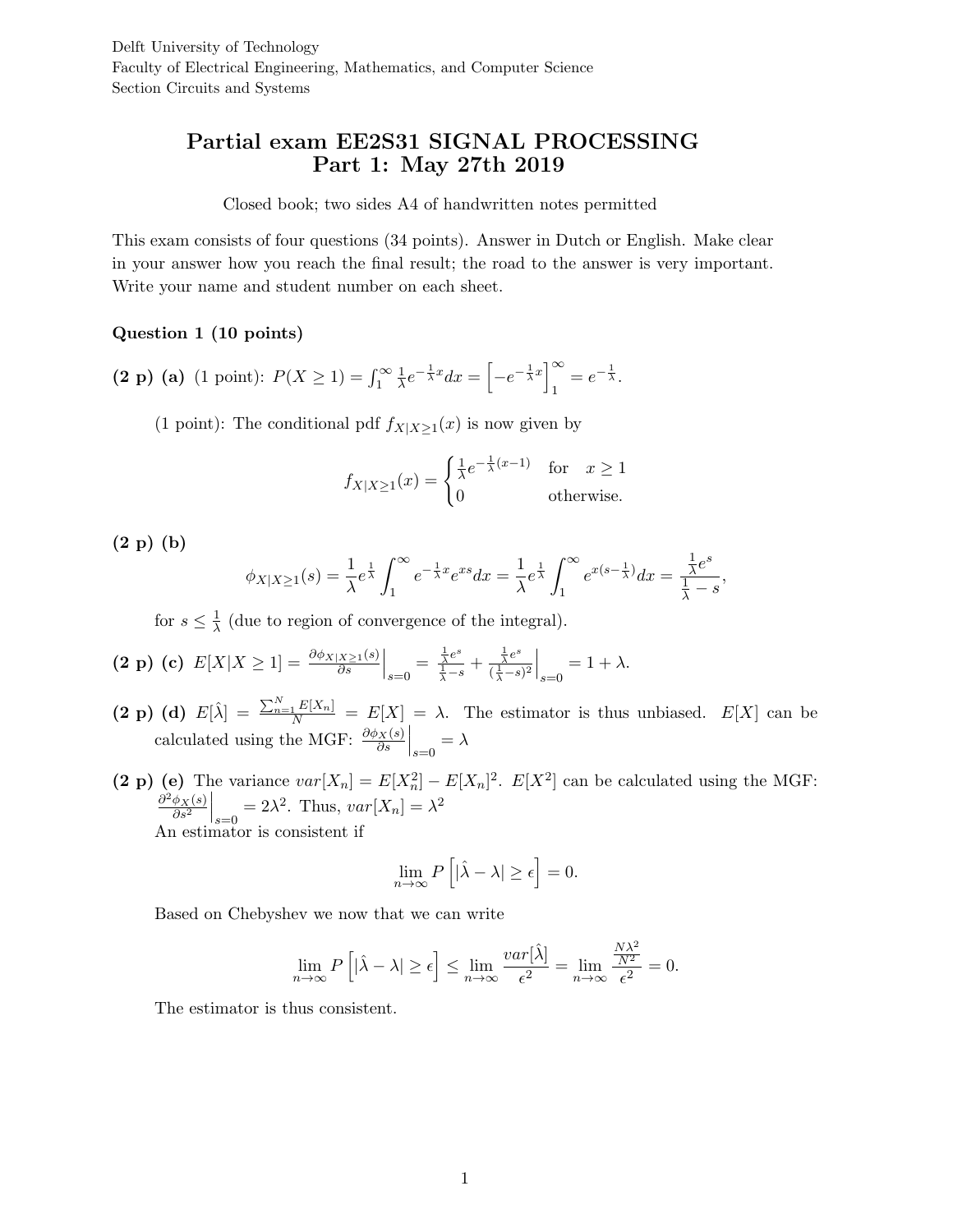#### Question 2 (9 points)

(1p) (a) 12 kHz.

(1p) (b)  $H(F) = \begin{cases} 1, & \text{if } |F| \leq 4.5 \text{kHz} \end{cases}$ 0, otherwise

A lowpass filter with a cut-off at 4Hz or a bandpass filter is also an acceptable solution.

- (1p) (c) After filtering, the signal is an integer band positioned passband signal. Therefore, it can be sampled according to the bandwidth B:  $F_s = 2B = 2 \cdot (4 - 3) = 2$  kHz.
- (3p) (d) (1 point) The analog signal can be reconstructed using an interpolation function  $g(t)$ according to the following formula:

$$
x_a(t) = \sum_{n = -\infty}^{\infty} x_a(nT)g(t - nT)
$$
, with  

$$
g(t) = \frac{\sin(\pi Bt)}{\pi B t} \cos(2\pi F_c t)
$$
, where  $B = 2k$  and  $F_c = 3.5k$  Hz

(1 point) In practice, we have to use a deterministic and finite interpolation function instead of the sinc function in  $q(t)$  above. (1 point) In the frequency domain this corresponds to a non-ideal bandpass filter.

(1p) (e) The non-ideal filter can have a transition band between 4 and 4.5 kHz, e.g. as shown below:



(2p) (f) (1 point) The useful part of the signal is between 3-4kHz. Aliasing must not affect this range, but may affect 4.5-6kHz.

(1 point) Solving the following equations:

$$
(k-1) \cdot F_s - 3 \le 3
$$

$$
k \cdot F_s - 6 \ge 4
$$

gives  $F_s = 5$  kHz with  $k_{max} = 2$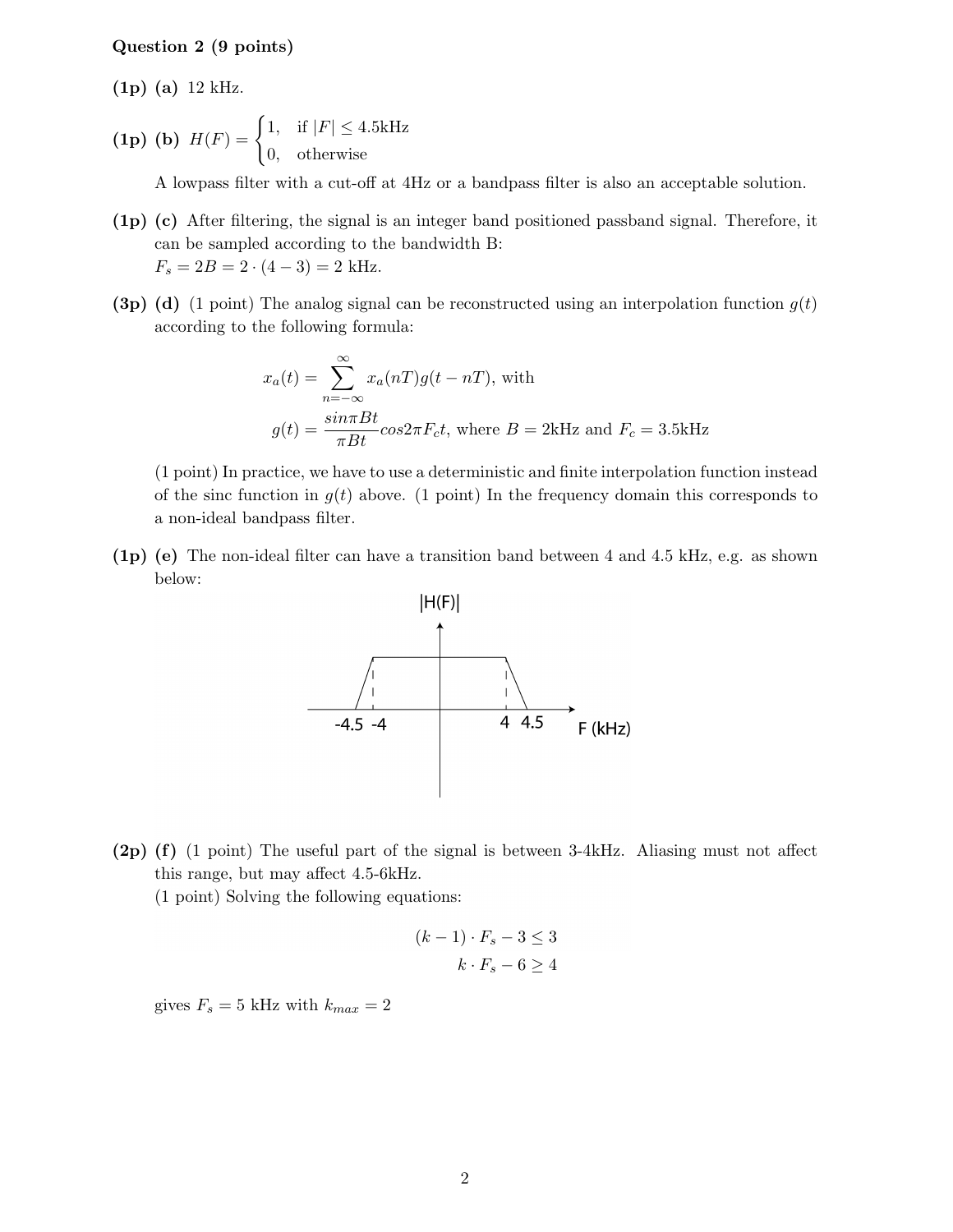

Figure 1. A sketch of the spectrum of the sampled signal can be helpful to write the equations: The spectrum of the analog signal is shown in blue. The periodic copies due to sampling are shown in red, yellow and purple. The highest frequency of the red copy must not be larger than 3kHz, while the lowest frequency of the yellow copy must not be smaller than 4kHz.

# Question 3 (7 points)

$$
(2 \text{ p}) \text{ (a)} \int_{y=-1}^{y=0} \int_{x=-1}^{x=y} c(y+x) dx dy = \int_{y=-1}^{y=0} \left[ c(yx + \frac{1}{2}x^2) \right]_{-1}^{y} dx dy = \int_{y=-1}^{y=0} c(3/2y^2 + y - 1/2) dy = -c/2 = 1.
$$
 So  $c = -2$ .

(3 p) (b)

$$
f_X(x) = \int_x^0 c(y+x) dy = \left[\frac{1}{2}cy^2 + cxy\right]_x^0 = -\frac{3}{2}cx^2
$$
  

$$
f_Y(y) = \int_{-1}^y c(y+x) dx = \left[\frac{1}{2}cx^2 + cxy\right]_{-1}^y = \frac{3}{2}cy^2 - \frac{1}{2}c + cy.
$$

Clearly, X and Y are not independent as  $f_{X,Y} \neq f_X f_Y$ .

$$
\begin{array}{ll} \n\textbf{(2 p)} \textbf{(c)} \ f_{Y|X} = \frac{x+y}{\frac{-3}{2}x^2} \\ \nE[Y|X] = \int_x^0 \frac{y^2 + yx}{\frac{-3}{2}x^2} dy = \frac{5}{9}x. \n\end{array}
$$